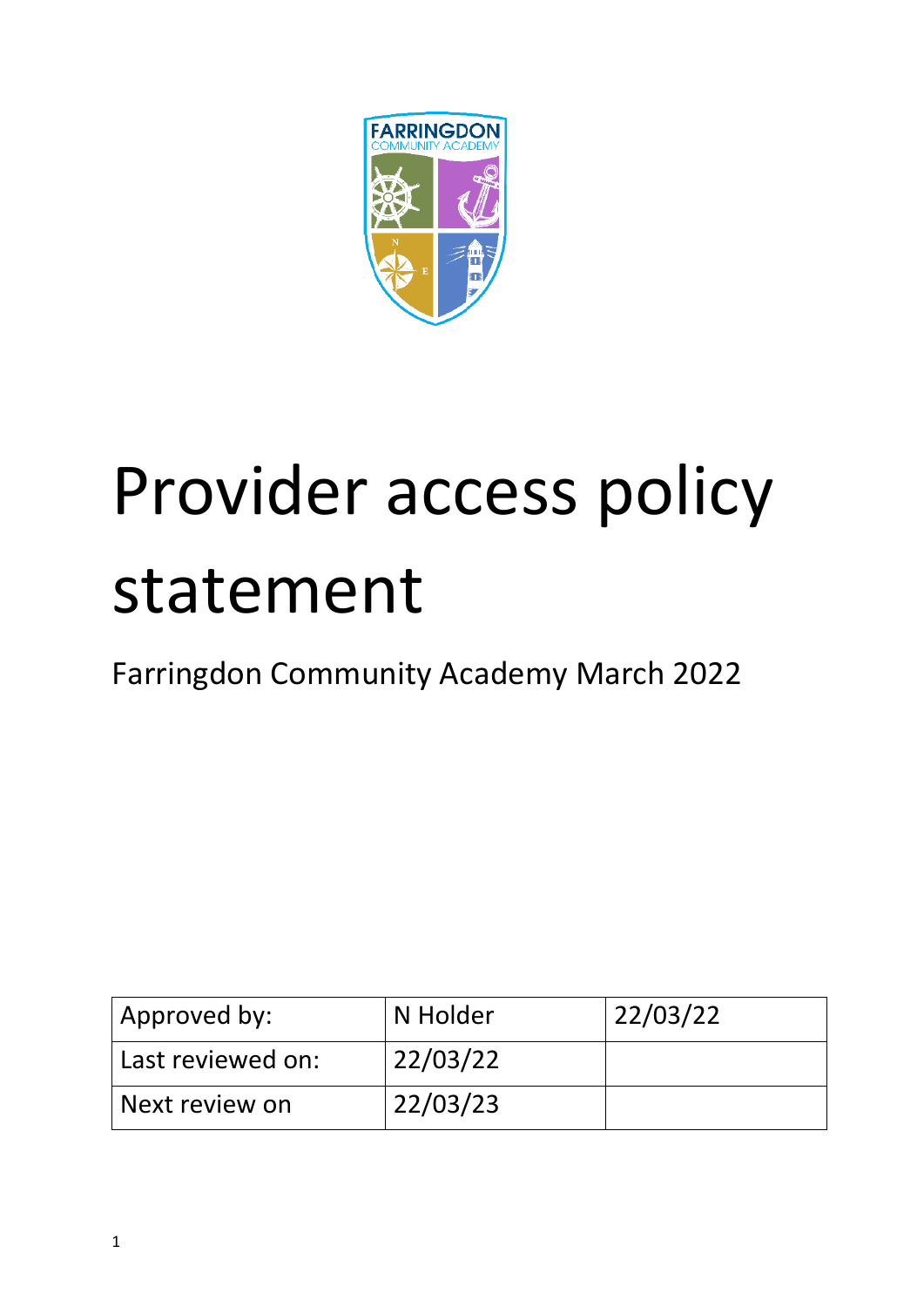# Contents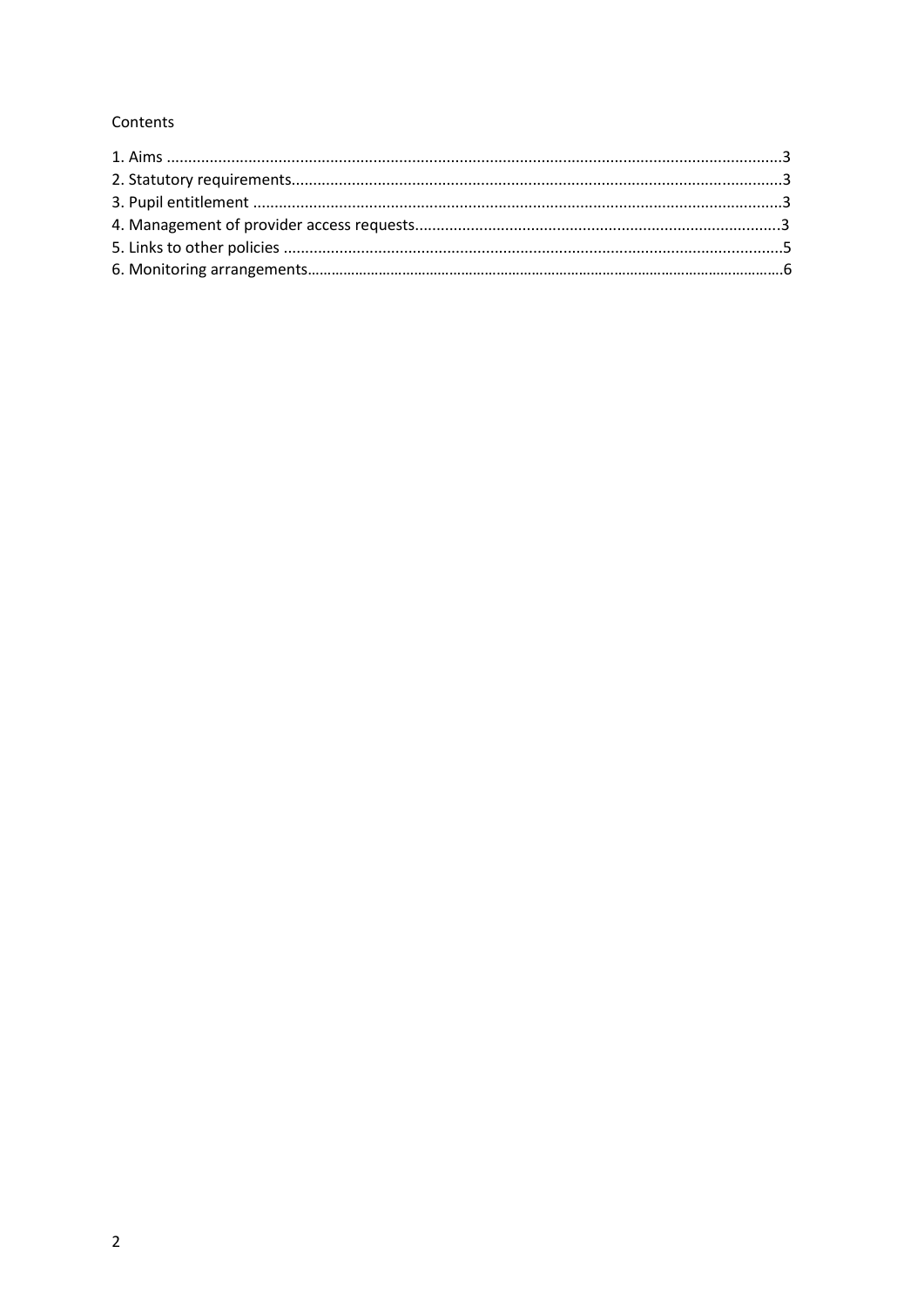# **1. Aims**

This statement sets out our school's arrangements for managing the access of education and training providers to pupils for the purpose of giving them information about their offer.

It sets out:

- **Procedures in relation to requests for access**
- **The grounds for granting and refusing requests for access**
- **•** Details of premises or facilities to be provided to a person who is given access

### **2. Statutory requirements**

Schools are required to ensure that there is an opportunity for a range of education and training providers to access pupils in years 7 to 13 for the purposes of informing them about approved technical education, qualifications or apprenticeships.

Schools must also have a policy statement that outlines the circumstances in which education and training providers will be given access to these pupils.

This is outlined in section 42B of the Education Act 1997.

This policy shows how our school complies with these requirements.

### **3. Pupil entitlement**

All pupils in years 7 to 11 at Farringdon Community Academy are entitled to:

- Find out about technical education qualifications and apprenticeship opportunities as part of our careers programme, which provides information on the full range of education and training options available at each transition point.
- Hear from a range of local providers about the opportunities they offer, including technical education and apprenticeships
- **Understand how to make applications for the full range of academic and technical courses**

# **4. Management of provider access requests**

### **4.1 Procedure**

A provider wishing to request access should contact N Holder, Headteacher

Telephone: 0191 917 1500

# **4.2 Opportunities for access**

A number of events, integrated into the school careers programme, will offer providers an opportunity to supply appropriate information for pupils and their parents. The school offers a number of opportunities for pupils and their parents to find out about the world of work, careers, education and training beyond.

In the following table, outline examples of the opportunities provided for training and education providers to speak to pupils and/or their parents/carers.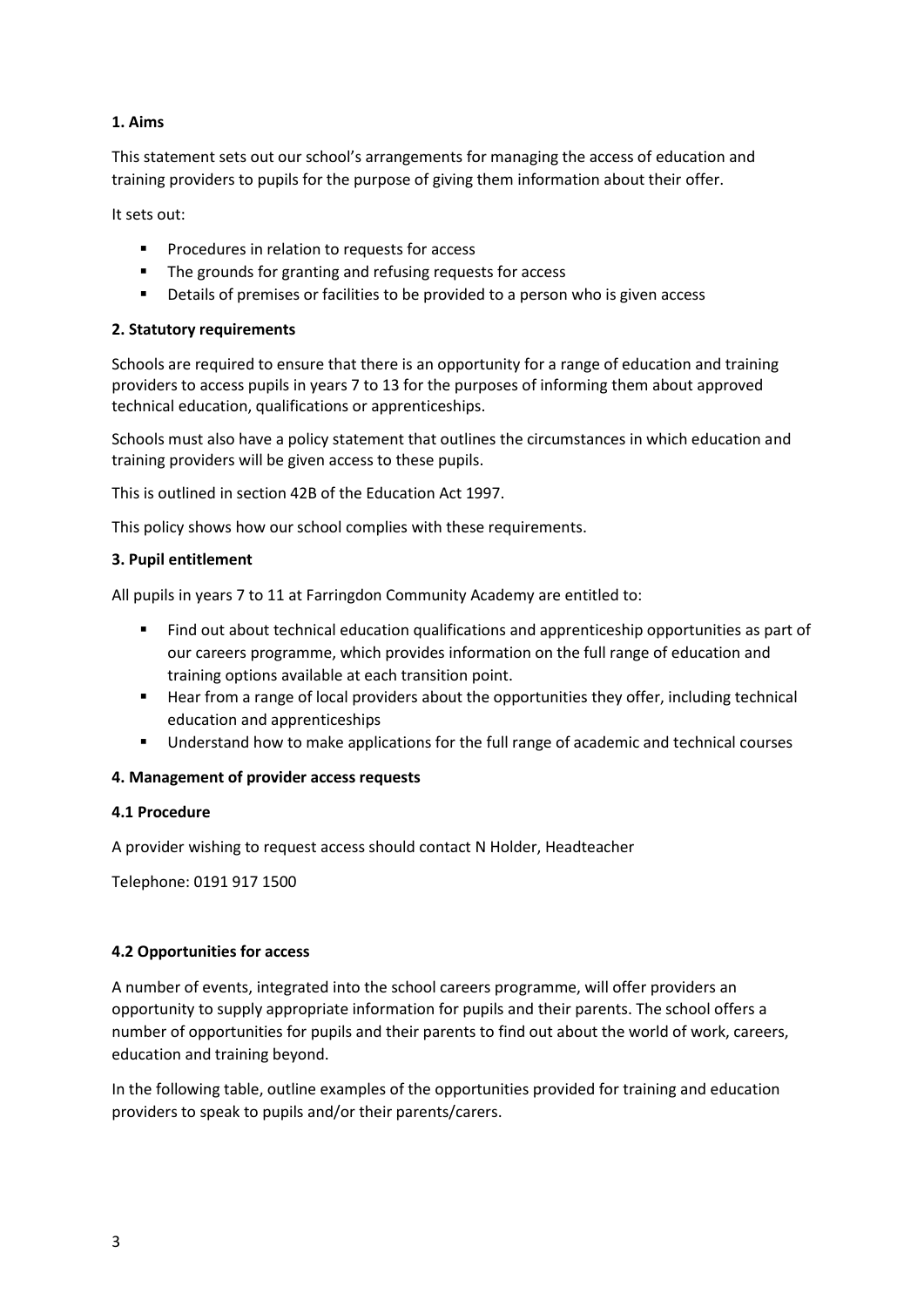| <b>YEAR</b><br><b>GROUP</b> | <b>AUTUMN TERM</b>                                                                                                                                                                                                     | <b>SPRING TERM</b>                                                                                                                                                                                                                                                                                   | <b>SUMMER TERM</b>                                                                                                                       |
|-----------------------------|------------------------------------------------------------------------------------------------------------------------------------------------------------------------------------------------------------------------|------------------------------------------------------------------------------------------------------------------------------------------------------------------------------------------------------------------------------------------------------------------------------------------------------|------------------------------------------------------------------------------------------------------------------------------------------|
| Year <sub>7</sub>           | Assembly Programme:<br>$\bullet$<br>focussing on SMSC and the<br>importance of core British<br>Values in the workplace.<br>Young Citizens (All years,<br>ongoing)<br>Reading and librarian team<br>$\bullet$<br>(work) | Assembly Programme:<br>$\bullet$<br>Understanding labour market<br>trends<br>Science Week - STEM and<br>entrepreneurship - external<br>speakers.<br>Next Step Careers programme<br>$\bullet$                                                                                                         | Careers Library<br>$\bullet$<br><b>Introduction Session</b><br>Tutor Programme: Life<br>after learning - What is<br>Money & Banking?     |
| Year <sub>8</sub>           | Young Citizens (All years,<br>ongoing)<br>NHS Why Care (Gibber)                                                                                                                                                        | Assembly Programme: Why<br>consider university?<br>National careers Week - STEM and<br>$\bullet$<br>entrepreneurship. External<br>speakers.<br>David Hodgson (the Buzz)<br><b>Next Steps Programme</b><br>$\bullet$                                                                                  | Tutor Programme: Life<br>$\bullet$<br>after learning - What is<br>Money & Banking?<br>Student runner and work<br>$\bullet$<br>experience |
| Year 9                      | Assembly Programme:<br>focussing on SMSC and the<br>importance of core British<br>Values in the workplace.<br>Careers Fair (link to STEM)<br><b>Next Steps Tutor</b><br>$\bullet$<br>Programme                         | Understanding Curriculum option<br>$\bullet$<br>choices and exploring types of<br>employment.<br>Assembly programme: Speakers<br>from the different careers<br>Science Week - STEM and<br>$\bullet$<br>entrepreneurship.<br>NHS Work Discovery events<br>$\bullet$<br>Duke of Edinburgh<br>$\bullet$ | Tutor Programme: Life<br>$\bullet$<br>after learning - Student<br>finance and credit<br>'The Buzz' Personality<br>$\bullet$<br>Quiz      |
| Year 10                     | <b>Transformation Trust:</b><br><b>Barclays Life Skills</b>                                                                                                                                                            | National Careers Week. Key Focus:<br>areas: Apprenticeships as an<br>alternative to University.<br>What are apprenticeships, and the<br>entry requirements?<br>Next Steps Tutor Programme                                                                                                            | Work experience<br>programme (Unipres)<br>Visit post 16 providers                                                                        |
| Year 11                     | Assembly Programme: P16<br>and beyond<br>Careers Day<br>٠<br><b>Careers Clinic</b><br><b>NCS workshops</b>                                                                                                             | One to one IAG meetings with the<br>L6 Careers Advisor.<br>One Vision careers support<br><b>NCS The Challenge</b>                                                                                                                                                                                    |                                                                                                                                          |